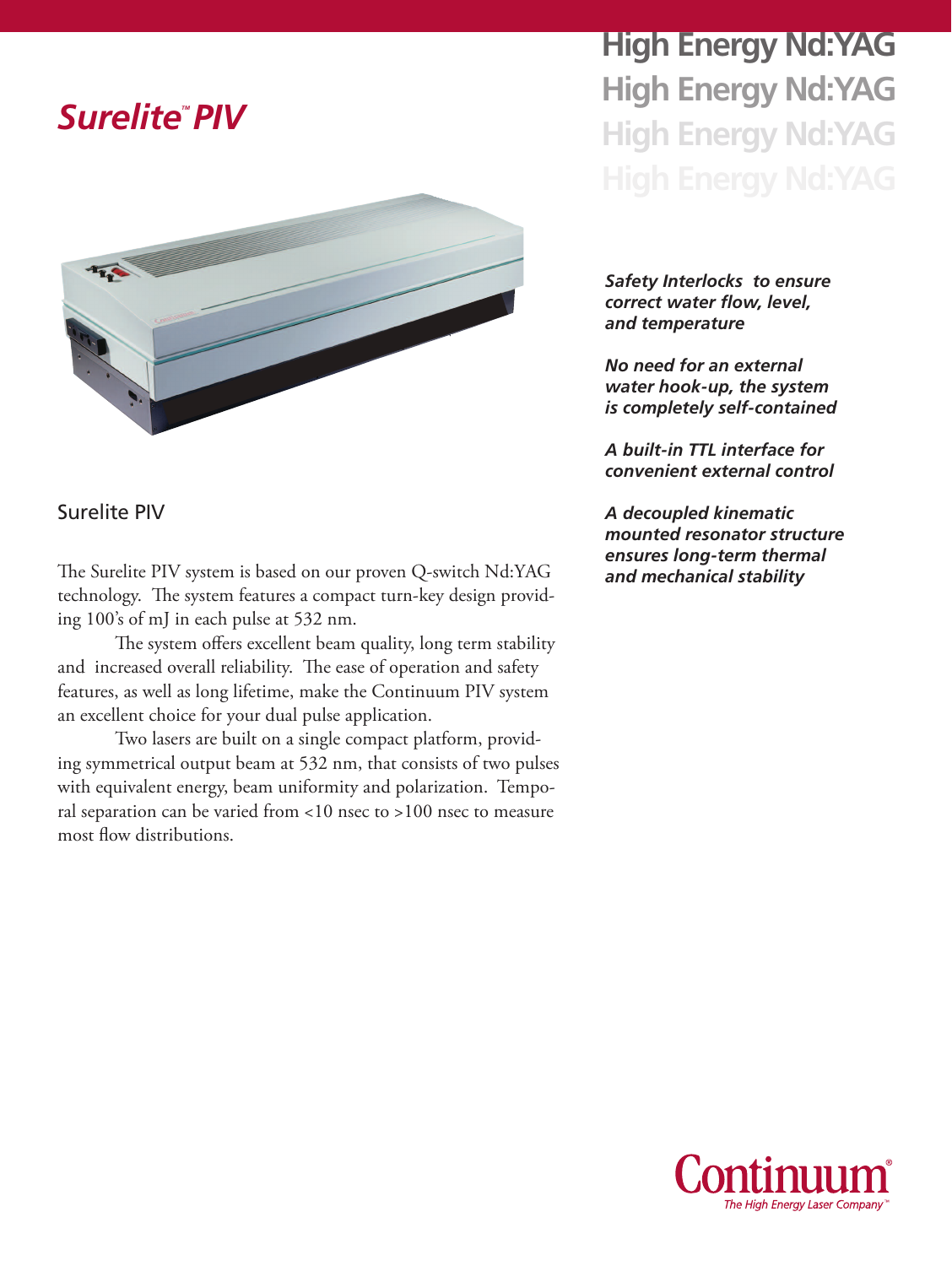# *Surelite PIV Specifications*

| Description                                           | <b>SLIPIV</b> | SL II PIV      | SL III PIV   |
|-------------------------------------------------------|---------------|----------------|--------------|
| <b>Repetition Rate (Hz)</b>                           | 10/15         | 10             | 10           |
| Energy <sup>1</sup> (mJ)                              |               |                |              |
| 1064 nm                                               | 450/400       | 650            | 825          |
| 532 nm                                                | 200/170       | 270            | 380          |
| Pulsewidth <sup>2</sup> (nsec)                        |               |                |              |
| 1064 nm                                               | $5-7$         | $5 - 7$        | $4 - 6$      |
| 532 nm                                                | $4-6$         | $4-6$          | $3 - 5$      |
| Linewidth (cm-1)                                      | $\mathbf{1}$  | $\mathbf{1}$   | $\mathbf{1}$ |
| Divergence <sup>3</sup> (mrad)                        | 0.5           | 0.5            | 0.5          |
| Beam Pointing Stability (±µrad)                       | 100           | 100            | 100          |
| Rod Diameter (mm)                                     | 6             | $\overline{7}$ | 9.5          |
| Jitter <sup>4</sup> ( $\pm$ ns)                       | 0.5           | 0.5            | 0.5          |
| Energy Stability <sup>5</sup> ( $\pm\%$ )             |               |                |              |
| 1064 nm                                               | 2.0;0.7       | 2.0;0.7        | 2.5;0.8      |
| 532 nm                                                | 3.5;1.2       | 3.5;1.2        | 3.5; 1.2     |
| Power Drift <sup>6</sup> ( $\pm\%$ )                  |               |                |              |
| 1064 nm                                               | 3.0           | 3.0            | 3.0          |
| 532 nm                                                | 5.0           | 5.0            | 5.0          |
| Beam Spatial Profile (fit to Gaussian)7               |               |                |              |
| Near Field (<1M)                                      | 0.7           | 0.7            | 0.7          |
| Far Field $(\infty)$                                  | 0.95          | 0.95           | 0.95         |
| Max. deviation from Gaussian <sup>8</sup> ( $\pm\%$ ) |               |                |              |
| Near field (<1M)                                      | 30            | 30             | 30           |



#### Notes

**NEW!** 

1. Higher energy available with Powerlite Series

2. Full width half max

3. Full angle for 86% (1/e2) of energy

4. With respect to external trigger

5. The first value represents shot-to-shot for 99.9% of pulses, the second value repre sents RMS

6. Average for 8 hours

7. A least squares fit to Gaussian profile

 A perfect fit would have a coefficient of 1 8. At beam center

All specifications at 1064 nm unless otherwise noted. As a part of our continuous improvement program, all specifications are subject to change without notice.